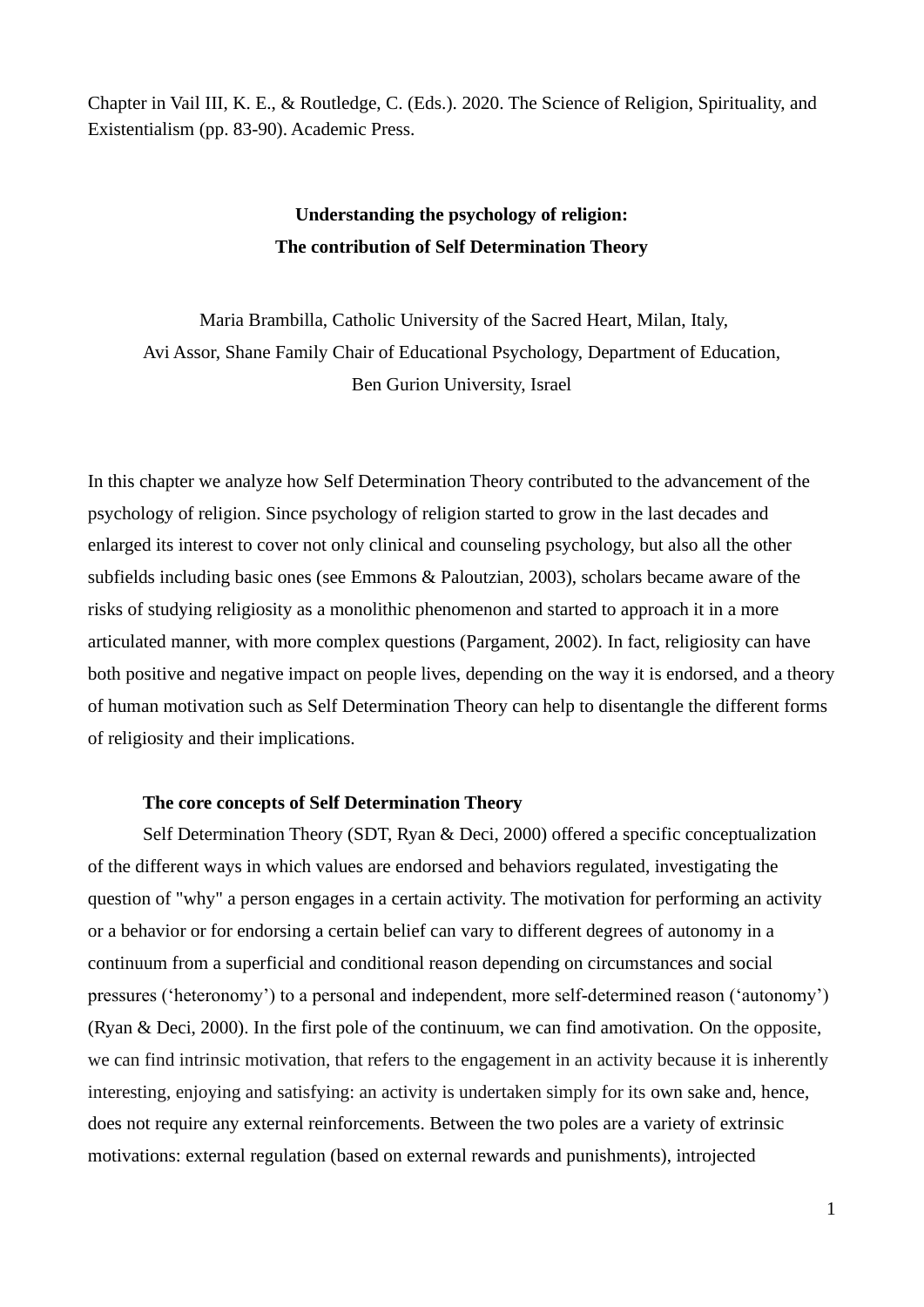regulation (based on self-control, internal rewards and punishments), identified regulation (based on personal importance and conscious valuing), and integrated regulation (based on congruence and synthesis with self). These different steps correspond to differences in internalization: when the reason for performing a certain behavior is internalized (as in identified regulation, integrated regulation and intrinsic regulation), people will also perceive a sense of psychological freedom and volition and will engage in the behavior spontaneously. For example, a religious behavior can be performed under external pressures (e.g. adolescents forced by parents to go to church), or internal pressures (e.g. feelings of guilt and shame, or feeling that one is supposed to do something), or for a full identification (e.g. an individual who goes to church because he/she feels this is a very important part of his/her life). In the case of identification, the behavior is endorsed because of personal valuing. It is enacted in a more autonomous way and it is coherent with one's ideals and self-image.

An important part of this theoretical framework is the explanation of how it is possible to promote a more autonomous (self-determined) motivation and an identified or integrated internalization of values. In particular, research demonstrated that there are two main types of behaviors which can affect the internalization of values: autonomy and control. A wide body of research in the field of Self Determination Theory proved that the internalization of behaviors is strongly connected with autonomy supporting versus controlling interpersonal relationships (Grolnick, Deci, & Ryan, 1997; Ryan & Deci, 2000; Soenens & Beyers, 2012). This idea refers in particular to the family context, where autonomy supporting practices, as encouraging others to choose in accordance with their personal values, or allowing the possibility to choose between different options, promote a more self-determined internalization (Grolnick, Deci, & Ryan, 1997; Soenens, & Beyers, 2012). As an example, Vansteenkiste, Zhou, Lens, and Soenens (2005) showed that perceived parental autonomy support was related to an autonomous motivation to study. On the other side, a controlling interpersonal style hinders autonomous regulation of behaviors by putting pressure on others to think or act in a desired way, or by conditioning their choice by giving rewards or punishments (Grolnick, Deci, & Ryan, 1997; Assor, Roth, & Deci, 2004). This strategy can also be more subtle and manipulative, for example when people use conditional regard, i.e. withholding love when others do not behave as desired or trying to induce guilt or shame (Barber, 1996; Roth, Assor, Niemiec, Ryan, & Deci, 2009). Research showed that conditional regard leads to introjected internalization and poor well-being in different domains (Assor, Roth, & Deci, 2004).

#### **How Self Determination Theory helps us understand different forms of religiosity**

Within a Self Determination Theory perspective, Ryan, Rigby and King (1993) described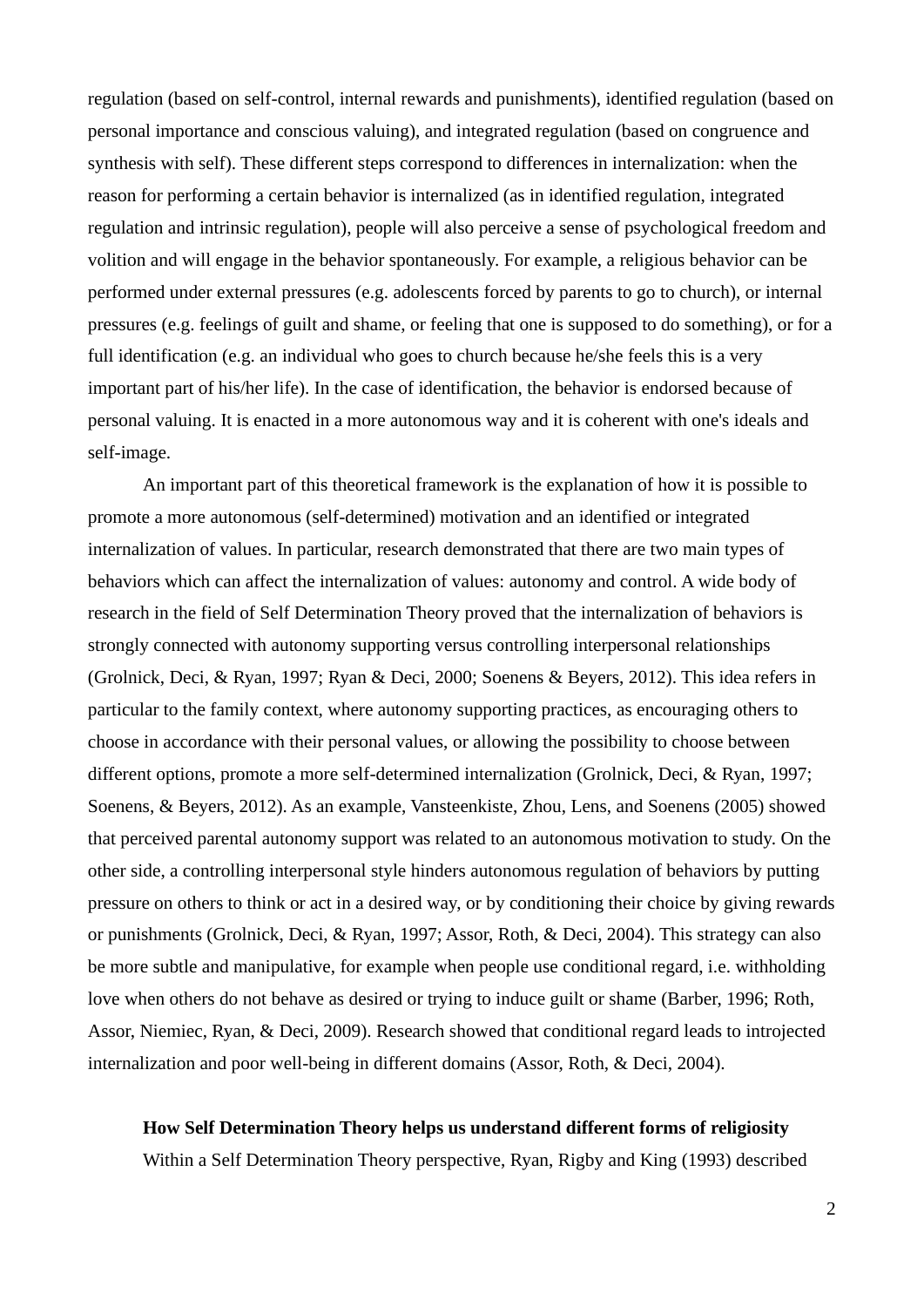two types of internalization of religious values that vary in their relative autonomy: *introjected internalization* and *identified internalization*. The former represents religious beliefs and behaviors that are predominantly based on social pressures, i.e. a partial internalization of religious beliefs and values, associated with the seeking of approval from oneself and from others. The latter represents adoption of beliefs as personal convictions and the enactment of religious behaviors that are personally chosen and valued, i.e. a more autonomous and self-determined form of religiosity. Introjected and identified internalization are measured with the Christian Religious Internalization Scale (CRIS), in which respondents indicate the reasons why they should engage in a certain religious behavior. Example items are: "One reason I think it's important to actively share my faith with others is because God is important to me and I'd like other people to know about Him too" and "When I turn to God, I most often do it because I enjoy spending time with Him" (identified items); "An important reason why I attend church is because one is supposed to go to church" and "A reason I think praying by myself is important is because if I don't, God will disapprove me" (introjected items) (Ryan, Rigby & King, 1993).

These two different forms of internalization of religious values showed to be associated with different outcomes: religious introjection is connected with lower levels of psychological adjustment and well-being, whereas religious identification is linked with more personal well-being (Ryan, Rigby & King, 1993). Several studies deepened the investigation of the association of the different motivations for engaging in religious behaviors with different ways of approaching religiosity and with various outcomes: we consider them later in this chapter.

## **Self Determination Theory's perspective compared with other conceptualizations about religiosity**

Self Determination Theory's view about religious motivation has been compared with other explanations of religious behaviors. The most important comparison is with the well-known and massively used concept of religious orientation introduced by Allport (Allport, 1950, 1966; Allport & Ross, 1967; Gorsuch & McPherson, 1989). This concept distinguishes between intrinsically oriented individuals, who consider religion as an end in itself and totally adhere to religious beliefs and values, and extrinsically oriented individuals, who approach religion in an instrumental way, using it to attain other ends, such as sociability, status and social support. Example items of the scale measuring religious orientation are: "My religious beliefs are what really lie behind my whole approach to life" (intrinsic orientation), "Though I believe in my religion, I feel there are many more important things in my life" (extrinsic orientation). Intrinsic orientation is similar to an autonomous form of motivation (as formulated in SDT), but distinct: both are integrated into one's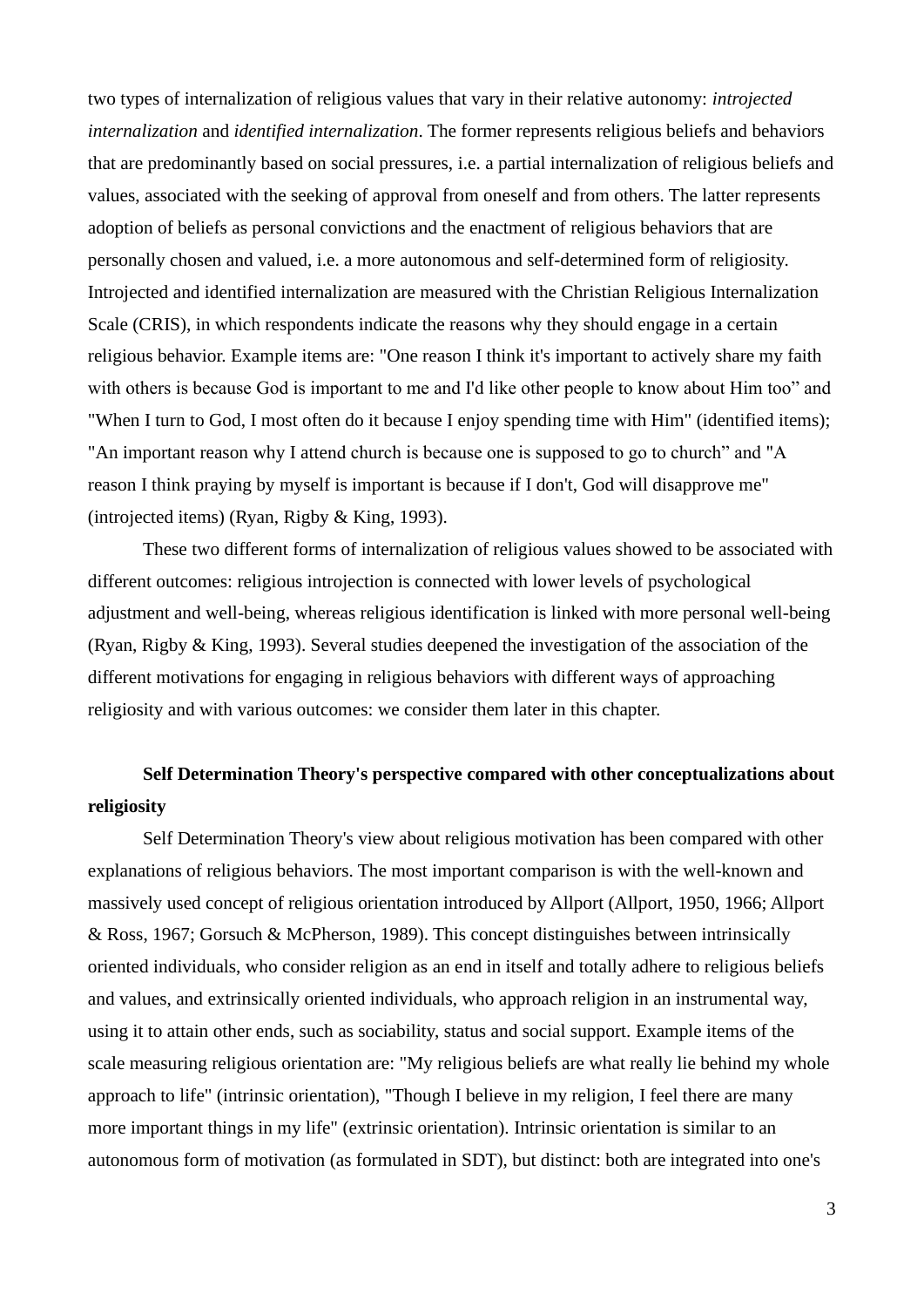self-structure, but Allport's intrinsic orientation refers to the internalization of religious *content* (e.g. a true belief in religious values), whereas autonomous motivation refers to religious *behaviors* (e.g. going to church because it is perceived as important) (Neyrinck et al., 2010). On the other side, extrinsic orientation, especially in its social sub-component (Gorsuch & McPherson, 1989; Neyrinck et al., 2010) was found to correlate both with intrinsic motivation and controlled motivation, suggesting that "the pursuit of social contact through religion might be undergirded by several quite different reasons" (Neyrinck et al., 2010, p.436). Interestingly, Flere and Lavric (2008) critique the intrinsic-extrinsic orientation distinction as a "culturally specific American Protestant concept " and they invite to consider the possible "authenticity of non-intrinsic religious orientation, including social extrinsic orientation not just as sociability, but as a legitimate path for achieving grace and salvation" (Flere & Lavric, 2008, p. 529). A deeper analysis of Allport's operationalization of extrinsic orientation (Neyrinck et al., 2005; Neyrinck et al., 2010) noted that Allport's operationalization fails in distinguishing the motivations for religious behaviors from the goals of religious behaviors and thus needs to be refined and relabeled in light of the more recent theoretical evolutions in the field of motivational psychology<sup>1</sup>.

# **Different religious motivations correspond to different ways of approaching religious contents**

Neyrinck et al. (2006) investigated the relationship between different religious motivations and the way in which believers approach religious contents. They showed, in their research with a Roman Catholic sample, that a more autonomous regulation of religious activities (i.e. when one feels the personal relevance of religious activities) leads individuals to approach their religion in a more open-minded, symbolic manner, also open to other interpretations, whereas a more extrinsic motivation (i.e. people who perform their religious behaviors mainly to avoid feelings of anxiety and guilt) is associated with individuals being likely to endorse religion in a closed-minded, unreflective, literal way.

Different degrees of autonomy have been reported also in relation to the conception of God, which can be perceived as controlling or as autonomy supportive. For example, a perception of God as autonomy supportive is positively related to a symbolic approach to religion, and a perception of God as controlling is negatively related to a symbolic approach (Soenens et al., 2012).

These two opposite ideas about God can also lead to different psychological outcomes:

<sup>1</sup> Neyrinck et al. (2010) also compared SDT motivational framework with Batson's Quest orientation (Batson 1976; Batson & Schoenrade, 1991; Batson, Schoenrade, &Ventis, 1993), concluding that Quest orientation is unrelated to SDT concepts in that is represents a measure of cognitive style and not a motivational construct.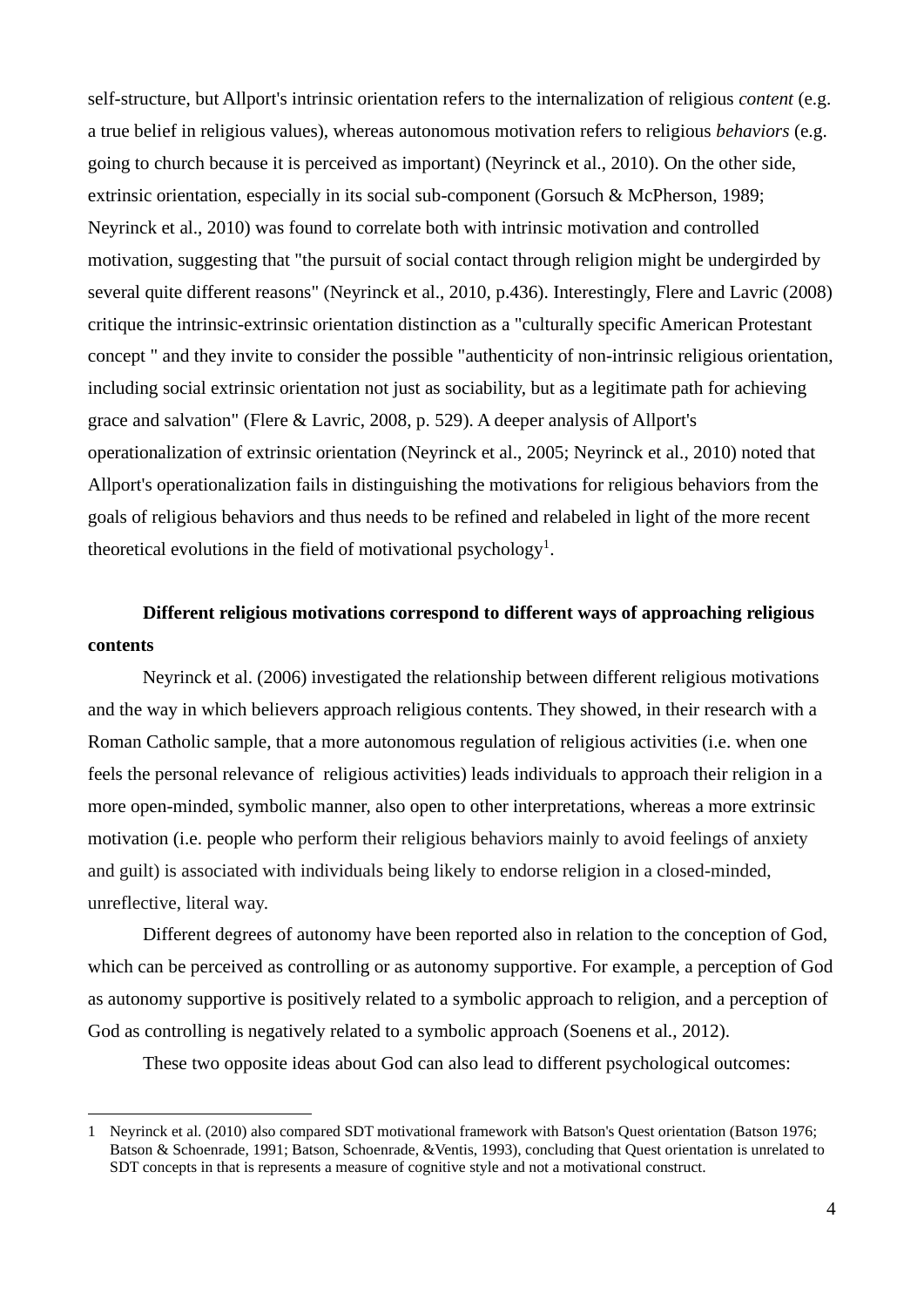Costa et al. (2016) found that the idea of an autonomy-supporting God is related with vitality, via the mediation of needs satisfaction, whereas a controlling God is connected with depression, through the mediational role of frustration. In a similar way, Miner et al. (2013) reported that when God is perceived as meeting needs for autonomy, competence and relatedness, lower symptoms of depression and stress are reported among Christian participants.

## **Connection between different motivations for religious behaviors and wellbeing and social outcomes**

The different reasons for engaging in religious practices, i.e. more or less autonomous motivation, have been investigated in relation to different wellbeing and social outcomes.

O'Connor and Vallerand (1990) described four types of religious motivation, which vary from amotivation ("I don't know why I practice my religion"), to non-self-determined extrinsic motivation ("because I am supposed to do it"), self-determined extrinsic motivation ("I choose to do it for my own good"), and intrinsic motivation ("for the pleasure of doing it"), and showed their different correlations with depression, life satisfaction, self-esteem and meaning in life. As predicted by Self Determination Theory, life satisfaction, self-esteem and meaning in life presented negative correlation with amotivation and non-self-determined extrinsic motivation and significant positive correlation with self-determined extrinsic motivation and intrinsic motivation. Depression showed positive correlation with amotivation and non-self-determined extrinsic motivation and negative correlation with self-determined extrinsic motivation and intrinsic motivation. These findings thus confirm the association between different reasons for engaging in religious behaviors and adjustment and well-being. Kneezel and Ryan (2004) found an association between identified regulation of religiosity and a satisfying relationship with God, which in turn contributed to enhanced well-being. A confirm of these results also comes from the study conducted by Brambilla, Manzi and Regalia (2014), who found that, among a sample of Roman Catholic youths, identified religiosity (measured with the Italian version of the CRIS, e.g.: "An important reason why I attend church is that by going to church I learn new things") has a stronger correlation with satisfaction with life than introjected religiosity (e.g.: "An important reason why I attend church is because one is supposed to go to church").

Moreover, it is possible to state that religious motivations affect not only general well-being and satisfaction with life but also religious well-being and even religious behaviors. The recent study by Brambilla, Manzi and Regalia (2014) found that identified religiosity, compared with introjected religiosity, has a stronger correlation with subjective importance of religion, church attending, religious group attending, and religious well-being. Similarly, Assor et al (2005) reported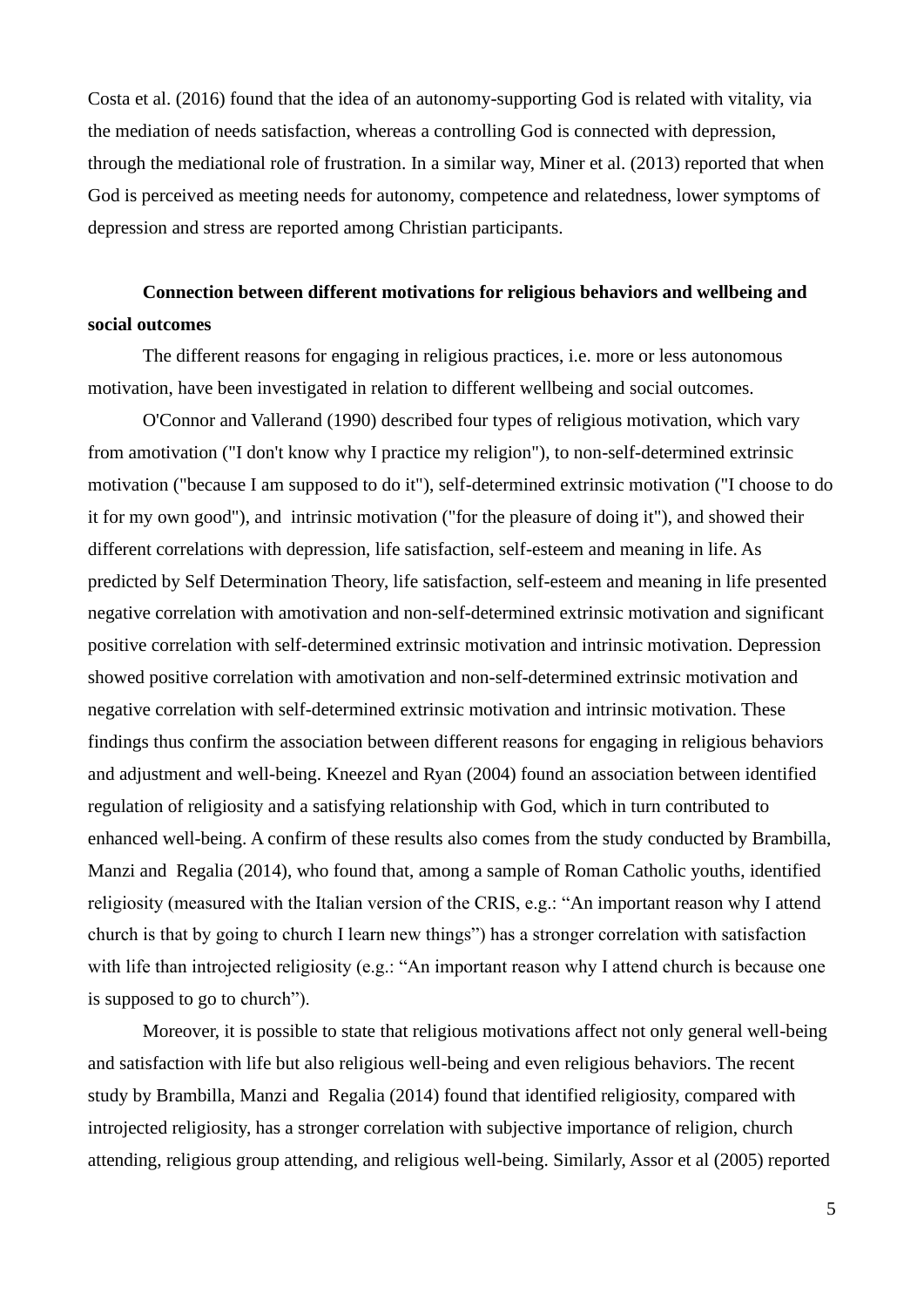a positive association between an internalized regulation of religion and the performance of religious practices in a sample of Jewish individuals. Previous research by Ryan et al. (1993) showed that identified regulation of religiosity positively predicted church attendance, and this finding was replicated by Strahan and Craig (1995) that, in addition, found positive relations between identified regulation and proportion of money donated to churches and frequency of family worship. Also Baard's research (Baard 1994, 2002, Baard & Aridas, 2001) showed that a more identified regulation of religiosity leads to higher frequency of church attendance and more donations to churches.

Another outcome which has been investigated in relation to the different motivations for religious behavior is prejudice. A study by Brambilla, Manzi, Regalia and Verkuyten (2013) showed that, in a sample of Italian Catholics believers, identified and introjected religiosity predict different levels of prejudice toward Muslim immigrants: people with an identified religiosity display lower levels of prejudice compared to people with an introjected religiosity. This particular achievement in this field of research suggests that Self Determination Theory could contribute to solving the thorny issue of the relationship between religiosity and prejudice (see for example Hunsberger & Jackson, 2005).

Given the importance of the different motivations for engaging in religious activities and their influence on a wide variety of outcomes, researchers started to pay attention to the ways in which religious socialization and transmission takes place. In the next section we consider how social environments, such as family and peer groups, can facilitate or hinder the development of an intrinsic motivation.

### **The antecedents of religious internalization in the family**

In the line of research opened by Self Determination Theory, an investigation of the antecedents of religious internalization explored the influence of parental practices that can promote or hinder the internalization of religious values as personal values (i.e. characterized by greater autonomy). Family is the first place where religious socialization takes place and parents' religiosity is likely to influence children's religiosity. For example, Kneezel and Ryan (2004) found an association between mothers' and children's religious identification and between fathers' and children's religious introjection, in a sample of Christian late adolescents.

The findings of subsequent studies confirmed and expanded the known influence of autonomy-supportive versus controlling practices. Cohen et al. (2009) found, with a Jewish sample, that parental support of autonomy, which involves allowing children some latitude in making decisions for themselves regarding religious issues, was associated with greater identification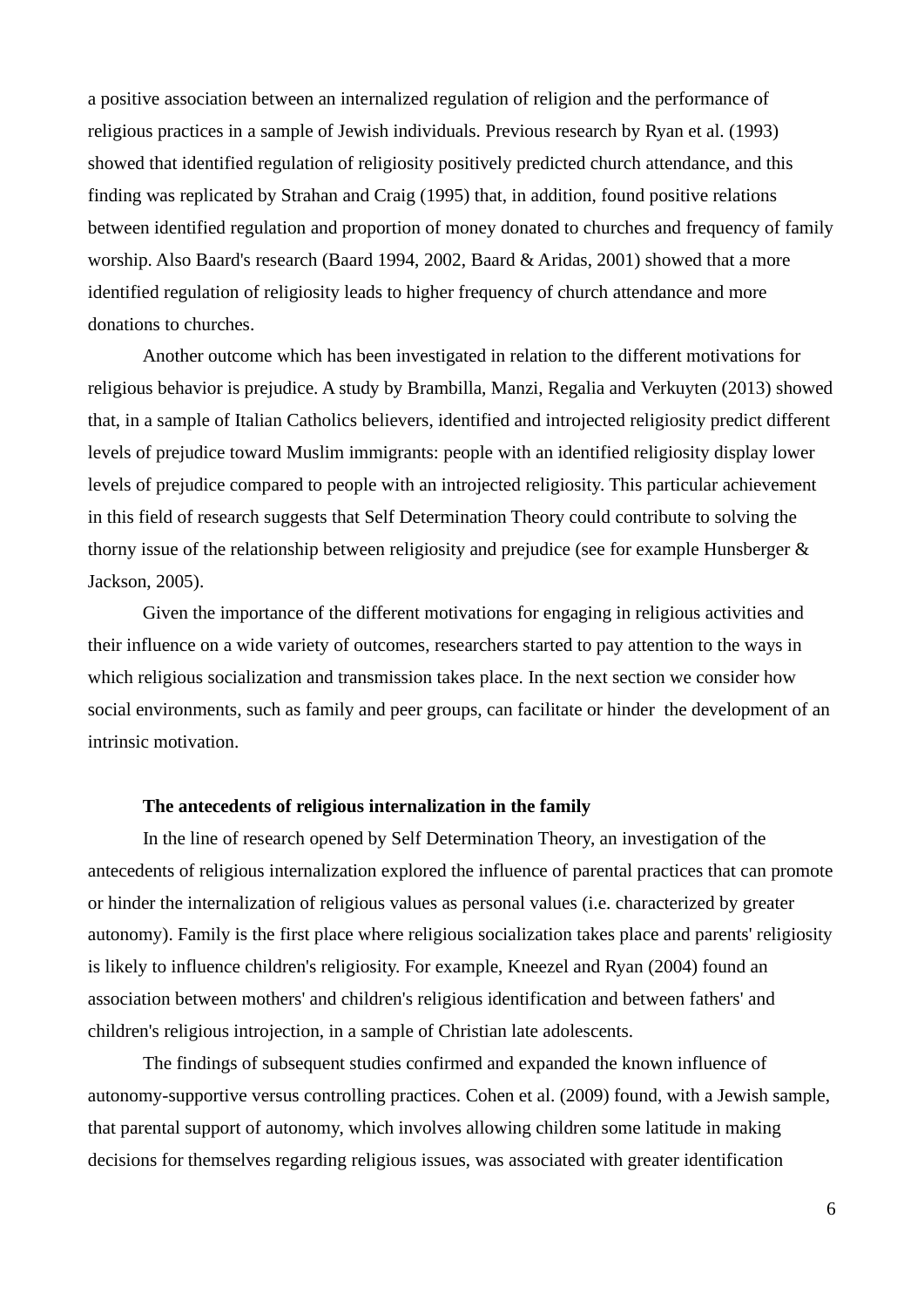(where children perceive Jewish studies and Jewish culture to be an important part of their sense of self) versus introjected internalization (where children participate in Jewish studies and Jewish culture because they feel like they "ought to" or because of external pressures).

Assor, Cohen-Malayev, Kaplan and Friedman (2005) found that religious introjection is predicted by parental controlling behaviors and in particular by conditional regard: perceived maternal and paternal conditional regard was positively correlated with introjection but not with identification, and it was unrelated to religious observance (Assor, Cohen-Malayev, Kaplan, & Friedman, 2005). On the other side, religious identification is predicted by parents' autonomy supporting behaviors, which include not only the classic concept of autonomy support - e.g. providing choice, asking children's opinion, allowing them to choose, etc. – but also other aspects (Assor, 2012a). In particular, Assor (2012a) highlighted the importance of a behavior defined as intrinsic value demonstration (see also Assor, 2012b). This parental practice is similar to the concept of modeling, but it represents "a convincing modeling, […] that naturally conveys the sense of satisfaction and growth that accompanies engagement in a behavior. Adults are likely to be convincing models of a given behavior to the extent that they do indeed fully identify with the behavior and feel content and fulfilled when engaged in the action" (Assor, Cohen-Malayev, Kaplan, & Friedman, 2005, p.111). Similarly, Vermeer, Janssen, and Scheepers (2012) found evidence that the strongest source of influence on juvenile church attendance is parents' church attendance.

When children become adolescents and young adults, their need for autonomy could change and the role of parents may lose influence to the role of peers and religious leaders (Kneezel & Emmons, 2006; Schwartz, 2006; Schwartz, Bukowski, & Aoki, 2006). A recent study by Brambilla, Assor et al. (2015) applied Self Determination Theory framework in testing and confronting the contribution of parents, peers and religious leaders in religious internalization in a sample of Italian Catholic youth. Results confirmed the expected association between autonomy supporting practices and religious identification both in the family and in the group context. In particular, parents' behaviors reflecting basic autonomy support (for example, behaviors involving perspective taking, choice-provision, and control-minimization, e.g.: "My mother/father is usually willing to consider things from my point of view" "My mother/father, whenever possible, allows me to choose what to do" and "My mother/father insists upon my doing things her way" (reversed)) and intrinsic value demonstration (e.g.: "My mother/father invests time in religious activities", "My mother/father enjoys increasing her/his knowledge and understanding in religious matters") predicted identified internalization, whereas parents' conditional regard (e.g.: "My mother would give me more warmth and appreciation if I will take my religious duties seriously" and "If I change my religion, my father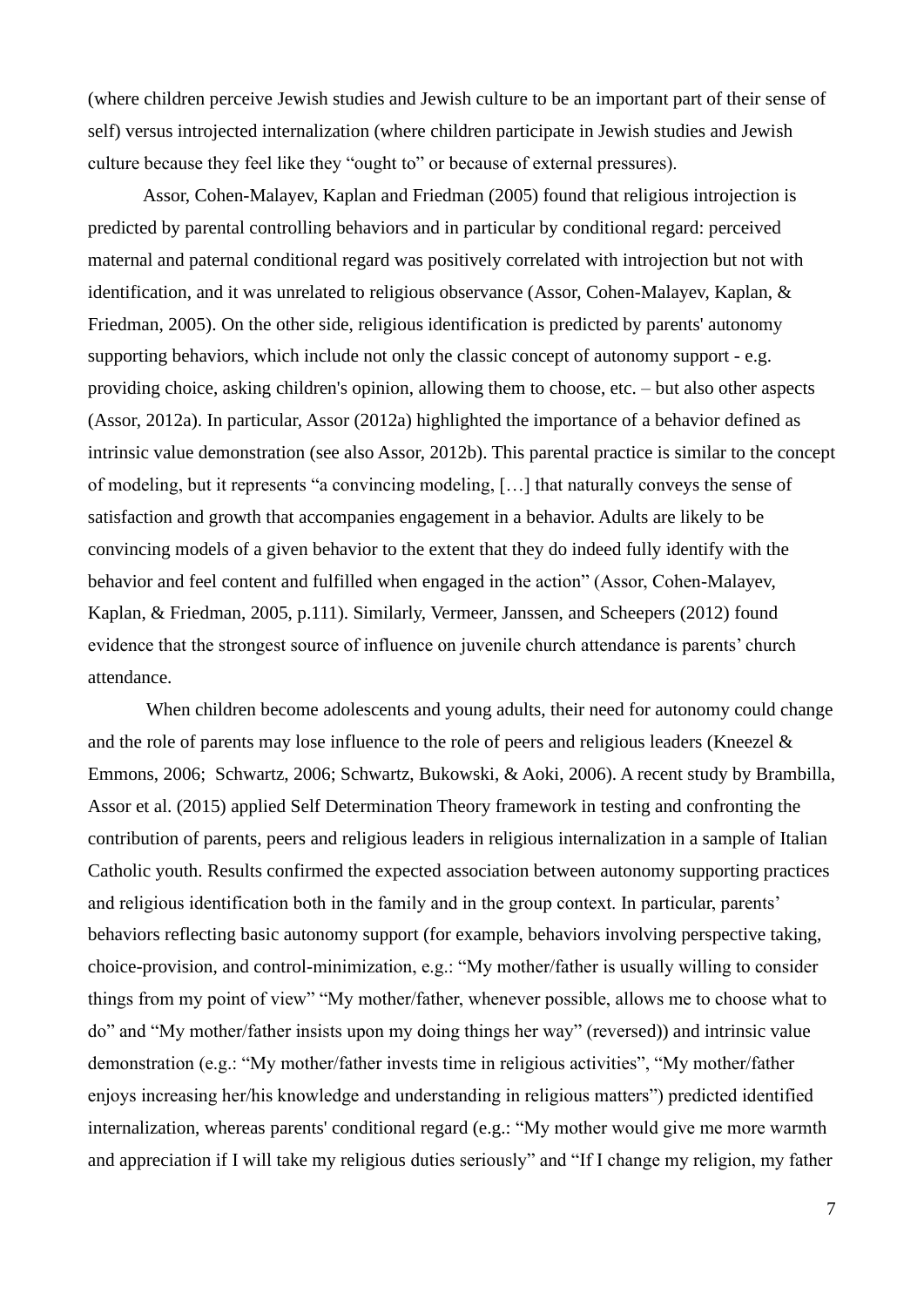would be very disappointed with me") predicted introjected internalization. In the group context, the autonomy support provided by the group leader (e.g.: "The leader of my religious group listens to how I would like to do things" and "The leader of my religious group has provided me choices and options") and the intrinsic value demonstration provided by group peers (e.g. "People in my religious group are consistent in how they live their faith") predicted identified internalization. Intrinsic value demonstration by peers was the strongest factor in predicting youth's religious identification, followed by intrinsic value demonstration by parents, group leaders autonomy support and, last, parents' autonomy support. The results of this study, thus, add the importance of peers and not only parents in the internalization of religious values and indicate that religious leaders could promote a more autonomous religious identity by applying autonomy supporting practices in their groups.

### **How larger social context could predict self-determined religiosity**

When analyzing the influence of social context in predicting different types of religious internalization, it is worth considering also larger society and culture outside of the family's home. It is likely that general culture, the degree of secularization, or other macro factors could also influence individual's religiosity.

A study by Sheldon (2006) investigated the possible influence of different religious denominations on the way people endorse religiosity, comparing Catholics' and Protestants' religious motivation. The study found mixed results, with introjected motivation that was relatively low in all groups, compared to identified and intrinsic motivations.

Other scholars evoked the possible influence of a cultural characterization of certain religious denominations on personal religiosity (see also Cohen, Siegel & Rozin, 2003; Hall, Meador & Koenig, 2008; Cohen, Hall, Koenig & Meador, 2005), arguing that the importance of social aspects in religion can depend on the emphasis on communitarian aspects (praying together, feeling a sense of belonging) versus individual aspects (e.g. beliefs, conversion, personal prayer) posed by different religious denominations.

A recent study by Brambilla, Manzi, Regalia, Becker and Vignoles (2016) compared the self-categorization of personal religious identity in six countries and found that self-perception of religiosity was significantly different between countries: European participants perceived it as a social identity, whereas nonwestern participants perceived it as an individual identity. This result confirms the idea that cultural context can influence the way in which people endorse religious beliefs and values.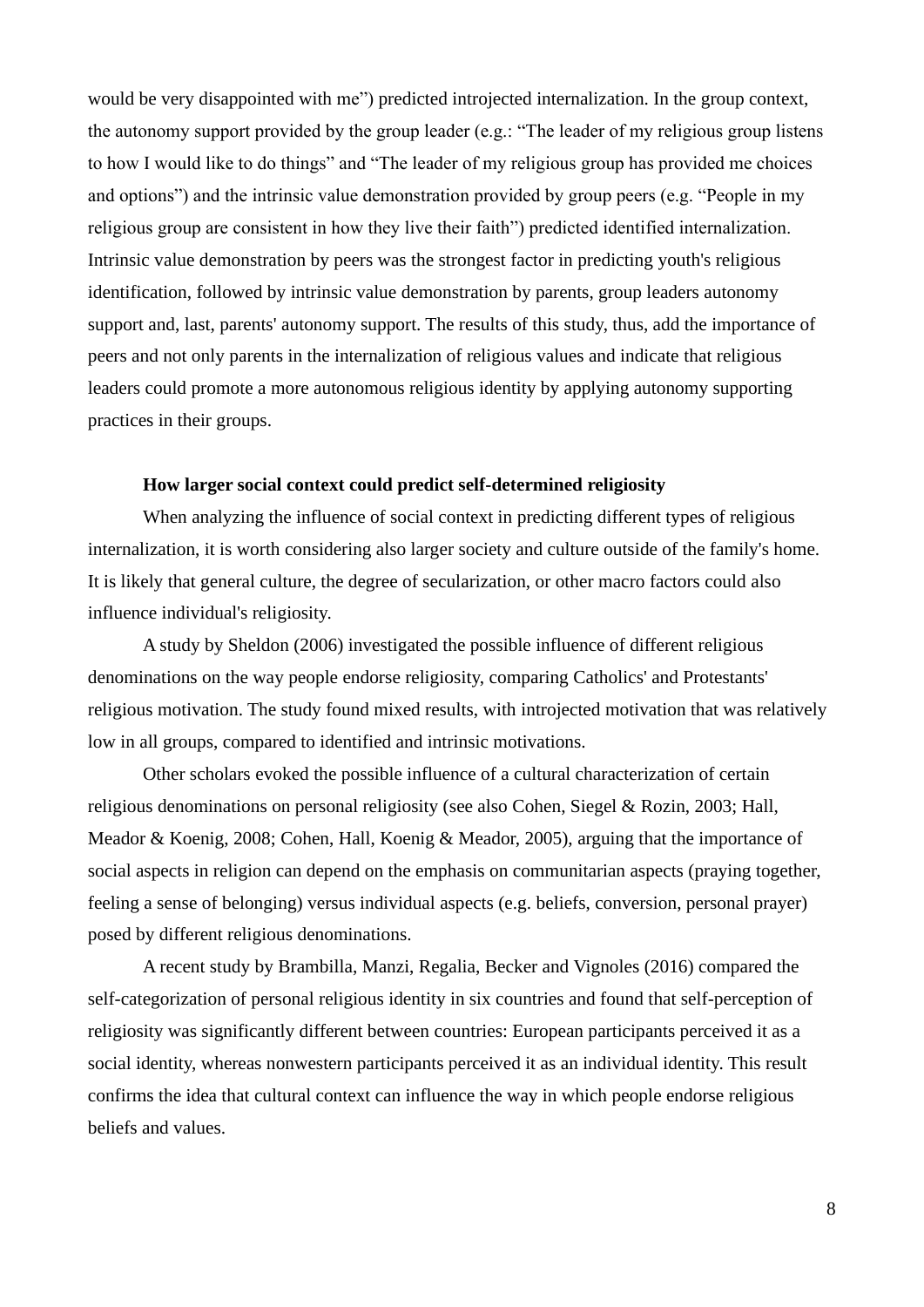### **Discussion and conclusions**

Self Determination Theory has certainly contributed to a better disentanglement of the different ways of being religious in our time. It has shed light on the idea that "true" religiosity can not be stated by evaluating mere practices of adherence to beliefs and dogmas, but it is necessary to go over the surface and investigate reasons, motivations and personal involvement in a relationship with God and the transcendent and with institutionalized religions.

In fact, since humans discovered the upright position and saw the starry sky for the first time, they have to deal with a transcendent dimension of reality (Ries , 2014), with "a passion for infinite" (Tillich, 1957, p.8, cit. In Emmons, 2005), a strive for the sacred (Emmons, 2005). Emmons (2005) describes striving for the sacred as "those personal goals that are concerned with ultimate purpose, ethics, commitment to a higher power, and a seeking for the divine in daily experience. By identifying and committing themselves to spiritual goals, people strive to develop and maintain a relationship with the sacred. In other words, spiritual strivings are strivings that reflect a desire to transcend the self" (Emmons, 2005, p. 736).

Institutionalized religions can facilitate this striving by being faith communities in which traditions have the purpose of enhancing the search for the sacred and teaching sacred narratives (Dollahite, 1998; Emmons, 1999); however, it could happen that they hinder the striving for the sacred. For example, when religions only answer to other needs such as sociability, status, moral guidance or protection against fears (as they are described in Allport's description of the extrinsic religious believer, see Allport and Ross, 1967), they don't promote a more mature religiosity. Consequently, religions risk to suffocate instead of preserve and cultivate religiosity (Petrosino, 2014). Their true function should include to invite people to continue to ask questions, to express doubts, and to continue to search a relationship with the sacred and the transcendent (in this sense, Batson's idea of a "quest" dimension is well-fitting, see Batson, Schoenrade, & Ventis, 1993).

In this context, the role of autonomy support as described in Self Determination Theory seems to properly grasp the aims of religious development: by posing questions and giving freedom and choice, it is possible to promote a personal search for the sacred in individuals' lives, without enclosing the striving for transcendence in a series of rules to follow.

Moreover, we can be sure of the positiveness of allowing such freedom, giving autonomy and fostering intrinsic motivation, by looking at the offspring of it: the analyzed literature says that the outcomes associated with an identified or integrated religiosity are life satisfaction, health, wellbeing, social ties, lack of prejudice, willingness to contribute to a better world (e.g. care for the environment, interest in social justice, etc.), donations, and altruism.

It is also worthy to note that spiritual striving are, with intimacy and generativity, the major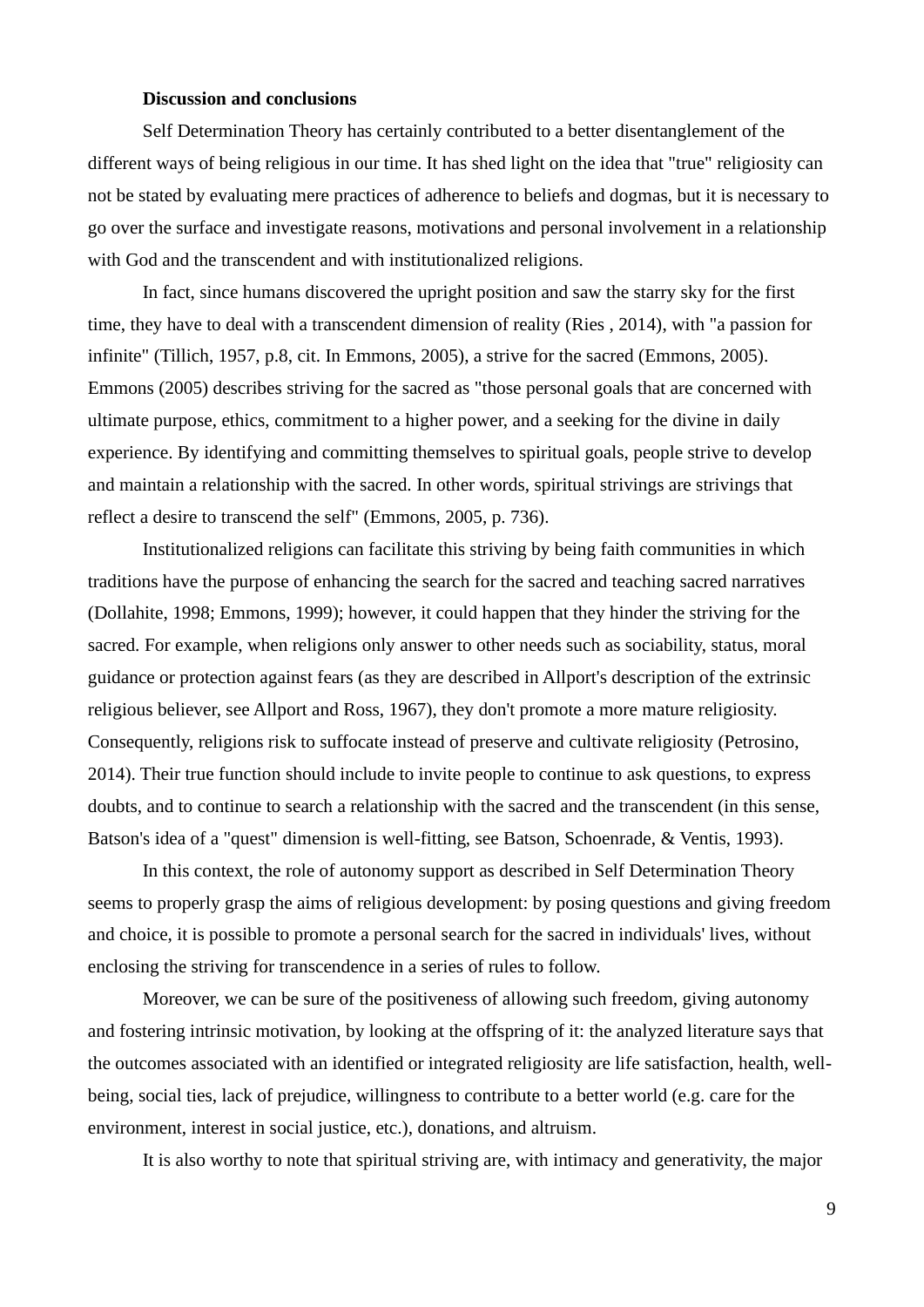categories of life meaning which are rated as more important and predict great subjective well-being (Emmons, 2005). In particular, spiritual strivings are the core of personality for a substantial percentage of the population (Emmons, 1999) and they are rated as more important, requiring more effort and engaged in for more intrinsic reasons than nonspiritual strivings, and they promote greater levels of goal integration (Emmons, 2005). The unique nature of personal strivings, with the ultimate goal being intimacy with the divine, implies that they are never fully realized, and this characteristic makes them best able to direct attention and maintain unity in personal life (Emmons, 1999). Another implication of the concept of striving is that it "implies an action-oriented perspective on human motivation" (Emmons, 2005). Thus, it is worthy to continue in the way of studying religiosity in a motivational psychological framework and to enlarge its application in various fields as religious education within and outside the family.

### **Some practical implications**

It is possible to derive some practical implications from the described path. First there are implications for researchers interested in religiosity. It is important to be attentive to the complex nature of religiosity, which can not be only labeled as group belonging or as a personal opinion. Thus, it is not enough to ask research participants which is their religion, or if they are religious or belong to any religious denomination. Instead, it is necessary to choose measures tapping how people live their religiosity. What is their relationship with the institutionalized religion? What are their reasons for endorsing or not endorsing a religious belief or behavior? And finally how do they deal with the striving and search for the sacred?

Second, there are implications for parents, social workers and religious leaders. Research findings invite them to be aware that religious transmission is not a sort of concept teaching, instead it is more like giving a convincing example and letting others be free to choose. It may be scary to have and to give so much freedom but it is the only way to promote a religious faith which is not rigid and closed minded, but open, characterized by continuous striving, improvement and the pursuit of better ways to deal with the sacred part of our lives.

### **References**

Allport, G. W. (1950). *The individual and his religion*. New York: Macmillan.

Allport, G. W. (1966). The religious context of prejudice. *Journal for the Scientific Study of Religion, 5,* 447–457.

Allport, G. W., & Ross, J. M. (1967). Personal religious orientation and prejudice. *Journal of*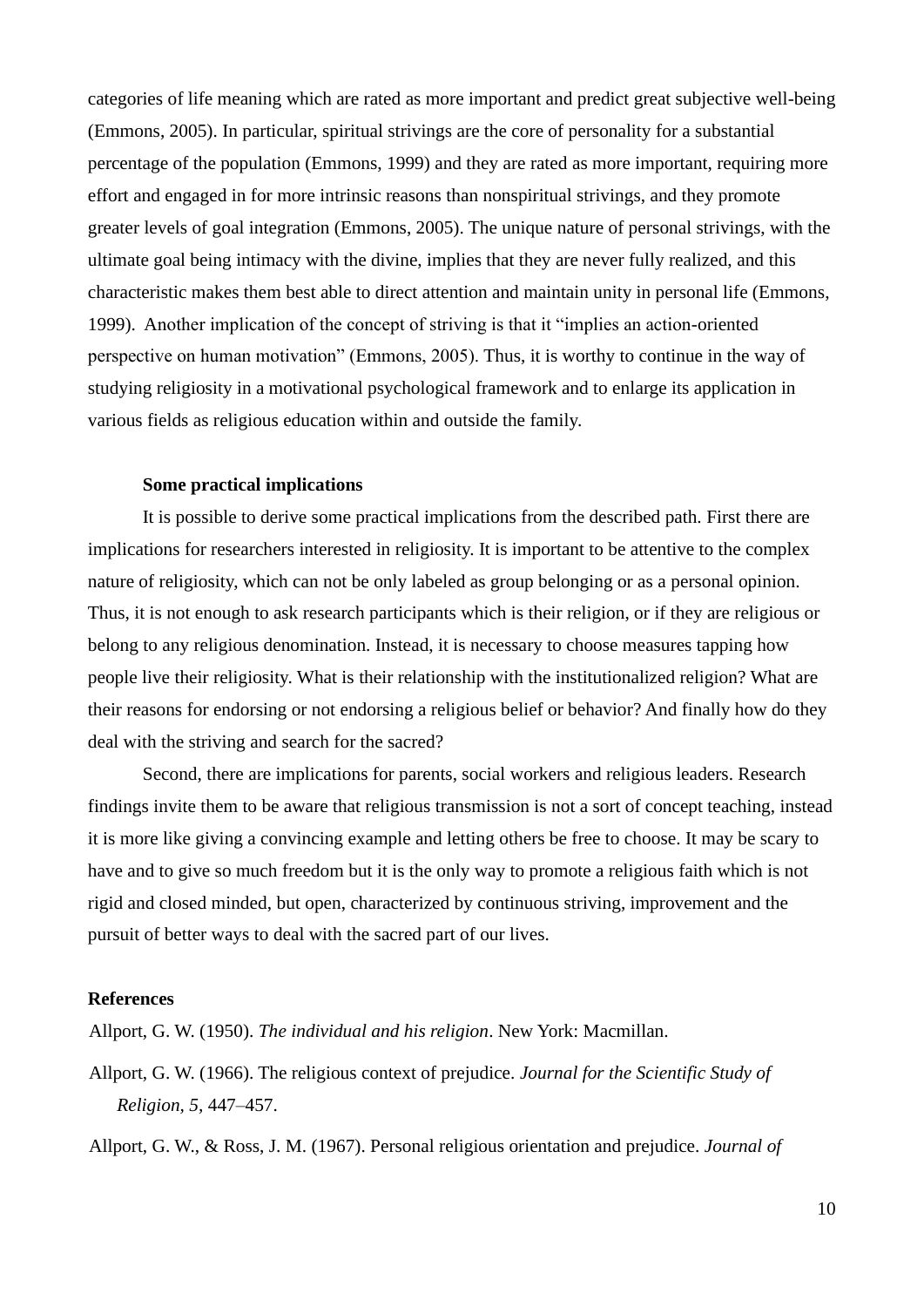*Personality and Social Psychology, 5*, 432–443.

- Assor, A. (2012a). Allowing choice and nurturing an inner compass: educational practices supporting students' need for autonomy. In: S. L. Christenson, A. L. Reschly, & C. Wylie (Eds.), *The Handbook of Research on Student Engagement*. New York: Springer Science.
- Assor, A. (2012b). Autonomous moral motivation: consequences, socializing antecedents, and the unique role of integrated moral principles. In: M. Mikulincer & P. Shaver (Eds.), *The Social Psychology of Morality: Exploring the Causes of Good and Evil.* Washington, DC: American Psychological Association.
- Assor, A., Cohen-Malayev, M., Kaplan, A., & Friedman, D. (2005). Choosing to stay religious in a modern world: socialization and exploration processes leading to an integrated internalization of religion among Israeli Jewish youth. *Motivation and Religion*, *14*, 105–150. https://doi.org/10.1016/S0749-7423(05)14005-9
- Assor, A., Roth, G., & Deci, E. L. (2004). The emotional costs of parents' conditional regard: a selfdetermination theory analysis. *Journal of Personality*, *72*, 47–88.
- Baard, P. P. (1994). A Motivational Model for Consulting with Not-for-profit Organizations: A Study of Church Growth and Participation. *Consulting Psychology Journal*, *46*(3), 19–31. https://doi.org/10.1037/1061-4087.46.3.19
- Baard, P. P. (2002). Intrinsic need satisfaction in organizations: A motivational basis of success in for-profit and not-for-profit settings. In: E. L. Deci & R. M. Ryan (Eds), Handbook of selfdetermination research (pp. 255–275). Rochester, NY: University of Rochester Press.
- Baard, P. P., & Aridas, C. (2001). Motivating your church: How any leader can ignite intrinsic motivation and growth. New York: Crossroads Publishing.
- Barber, K. B. (1996). Parental psychological control: Revisiting a neglected construct. *Child Development*, 67, 3296–3319.
- Batson, C. D. (1976). Religion as prosocial: Agent or double agent? *Journal for the Scientific Study of Religion, 15*, 29–45.
- Batson, C. D., & Schoenrade, P. A. (1991). Measuring Religion as a Quest: 1) Validity Concerns. *Journal for the Scientific Study of Religion*, *30*(4), 416–429.
- Batson, C. D., Schoenrade, P., & Ventis, W. L. (1993). *Religion and the individual: A socialpsychological perspective*. New York: Oxford University Press.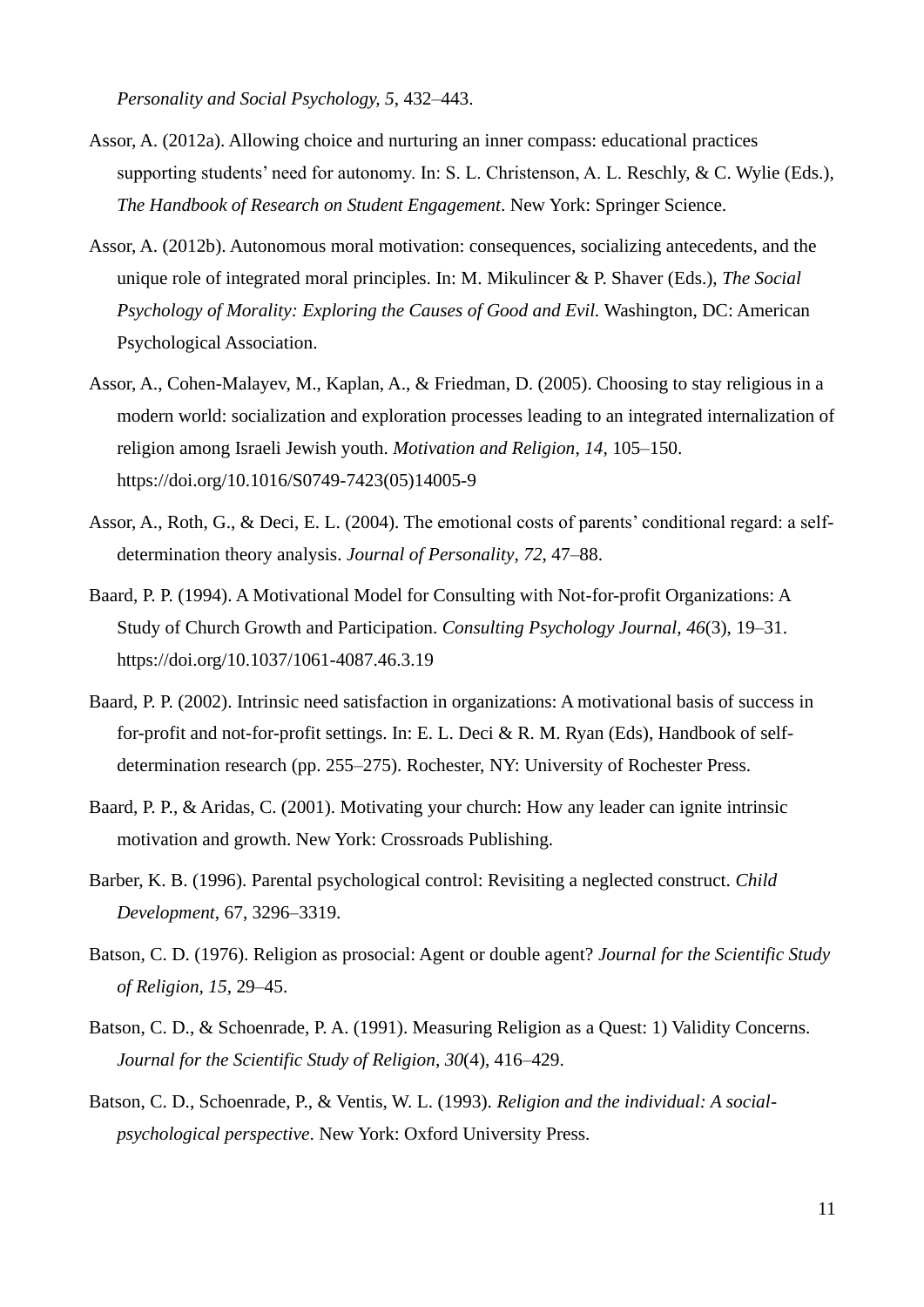- Brambilla, M., Assor, A., Manzi, C., & Regalia, C. (2015). Autonomous Versus Controlled Religiosity: Family and Group Antecedents. *International Journal for the Psychology of Religion*, *25*(3), 193–210. https://doi.org/10.1080/10508619.2014.888902
- Brambilla, M., Manzi, C., & Regalia, C. (2014). Italian Validation of the Christian Religious Internalization Scale. *TPM*, *21*(2), 135–148. https://doi.org/10.4473/TPM21.2.2
- Brambilla, M., Manzi, C., Regalia, C., & Verkuyten, M. (2013). Religiosity and Prejudice: Different Patterns for Two Types of Religious Internalization. *The Journal of Social Psychology*, *153*(4), 486–498. https://doi.org/10.1080/00224545.2013.768592
- Brambilla, M., Manzi, C., Regalia, C., Becker, M., & Vignoles, V. L. (2016). Is religious identity a social identity? Self- categorization of religious self in six countries. *Psicologia Sociale*, (2), 189–198. https://doi.org/10.1482/84098
- Cohen, A. B., Hall, D. E., Koenig, H. G. & Meador, K. G. (2005). Social versus individual motivation: implications for normative definitions of religious orientation. *Personality and Social Psychology Review, 9*, 48-61.
- Cohen, A. B., Siegel, J. I. & Rozin, P. (2003). Faith versus practice: Different bases for religiosity judgments by Jews and Protestants. *European Journal of Social Psychology, 33*, 287-295.
- Cohen, L., Milyavskaya, M., & Koestner, R. (2009). The Internalization of Jewish Values by Children Attending Orthodox Jewish Schools, and its Relationship to Autonomy-Supportive Parenting and Adjustment. *Journal of Jewish Education*, *75*(4), 350–363. https://doi.org/10.1080/15244110903305689
- Costa, S., Gugliandolo, M. C., Barberis, N., & Larcan, R. (2016). The Mediational Role of Psychological Basic Needs in the Relation Between Conception of God and Psychological Outcomes. *Journal of Religion and Health*, *55*(1), 1–15. https://doi.org/10.1007/s10943-014- 9956-6.
- Dollahite, D. C. (1998). Fathering, faith and spirituality. *The Journal of Men's Studies, 7*, 3–15.
- Emmons, R. A., Paloutzian, R. F. (2003). The psychology of religion. *Annual Review of Psychology, 54*, 377-402. doi: 10.1146/annurev.psych.54.101601.145024
- Emmons, R. A. (1999). Religion in the Psychology of Personality: An Introduction. *Journal of Personality*, *67*(6), 874–888. https://doi.org/10.1111/1467-6494.00076
- Emmons, R. A. (2005). Striving for the Sacred: Personal Goals, Life Meaning, and Religion. *Journal of Social Issues, 61 (4)*, pp.731-745.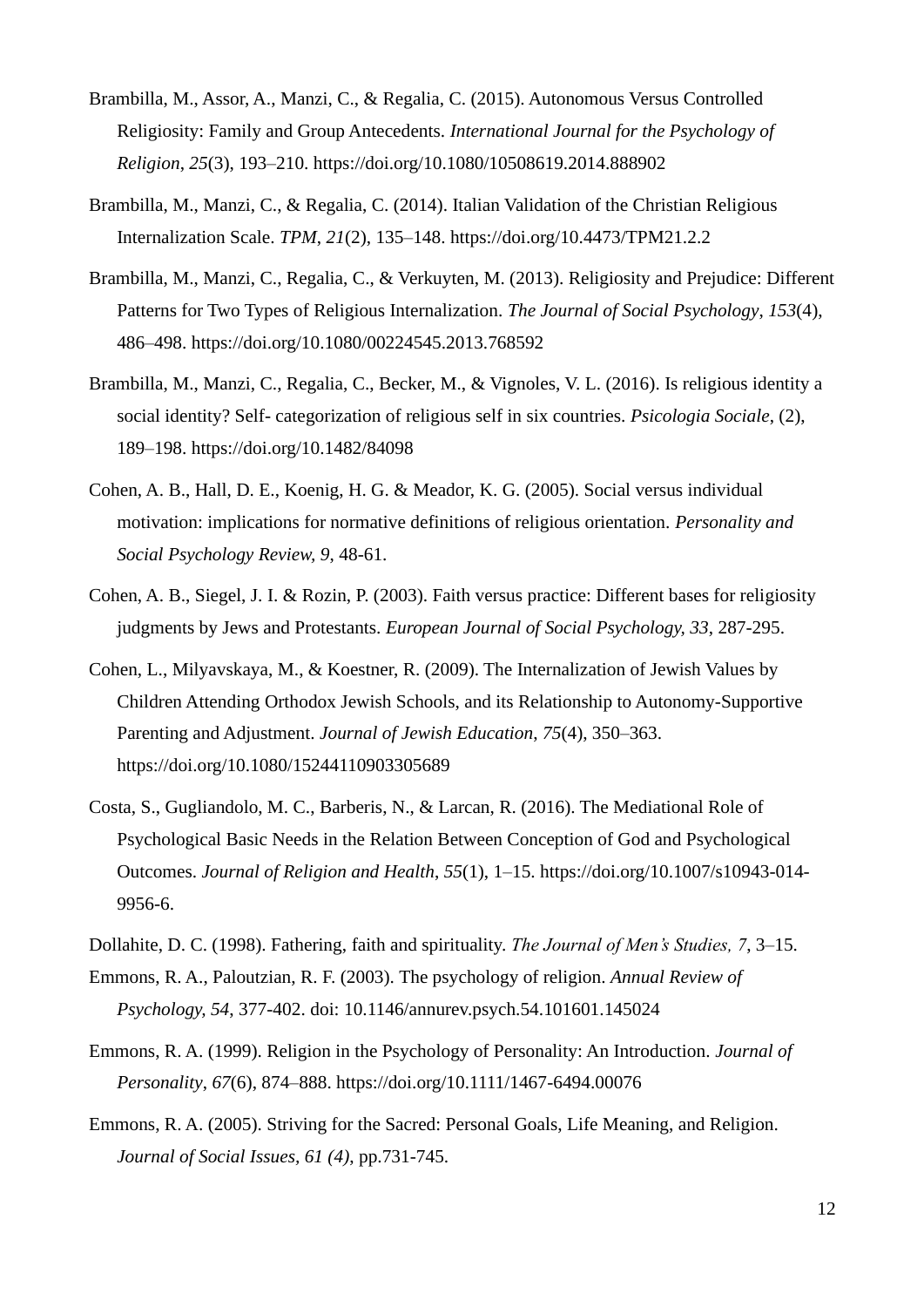- Flere, S., & Lavric, M. (2008). Is intrinsic religious orientation a culturally specific American Protestant concept ? The fusion of intrinsic and extrinsic religious orientation among non-Protestants. *European Journal of Social Psychology*, *530*, 521–530. https://doi.org/10.1002/ejsp
- Gorsuch, R. L., & McPherson, S. E. (1989). Intrinsic/extrinsic measurement: I/E-revised and single-item scales. *Journal for the Scientific Study of Religion, 28,* 348–354.
- Grolnick, W. S., Deci, E. L., & Ryan, R. M. (1997). Internalization within the family: The selfdetermination theory perspective. In: J. E. Grusec & L. Kuczynski (Eds.), *Parenting and children's internalization of values: A handbook of contemporary theory* (pp. 135–161). New York: Wiley.
- Hall, D. E., Meador, K. G. & Koenig, H. G. (2008). Measuring religiousness in health research: review and critique. *Journal of Religion and Health, 47*, 134-163.
- Hunsberger, B., & Jackson, L. M. (2005). Religion, Meaning, and Prejudice. *Journal of Social Issues*, *61*(4), 807–826. https://doi.org/10.1111/j.1540-4560.2005.00433.x
- Kneezel, T. T., & Emmons, R. A. (2006). Personality and Spiritual Development. In: E. C. Roehlkepartain, P. E. King, L. Wagener, & P. L. Benson (Eds.), *The handbook of spiritual development in childhood and adolescence* (pp. 266–278). Thousand Oaks, CA: Sage Publications.
- Kneezel, T. T., & Ryan, R. M. (2004). *Not just a reflection of parents: God as a source of support and nurturance*. Paper presented at the 2nd International Conference on Self-Determination Theory, Ottawa, Canada.
- Miner, M., Dowson, M., & Malone, K. (2013). Spiritual satisfaction of basic psychological needs and psychological health. *Journal of Psychology and Theology, 41 (4)*, 298-314.
- Neyrinck, B., Lens, W., & Vansteenkiste, M. (2005). Goals and Regulations of Religiosity : a Motivational Analysis. *Advances in Motivation and Achievement*, *14*, 77–106. https://doi.org/10.1016/S0749-7423(05)14004-7
- Neyrinck, B., Lens, W., Vansteenkiste, M., & Soenens, B. (2010). Updating Allport ' s and Batson ' s Framework of Religious Orientations: A Reevaluation from the Perspective of Self-Determination Theory and Wulff ' s Social Cognitive Model. *Journal for the Scientific Study of Religion*, *49*(3), 425–438.
- Neyrinck, B., Vansteenkiste, M., Lens, W., Duriez, B., & Hutsebaut, D. (2006). Cognitive, Affective and Behavioral Correlates of Internalization of Regulations for Religious Activities. *Motivation*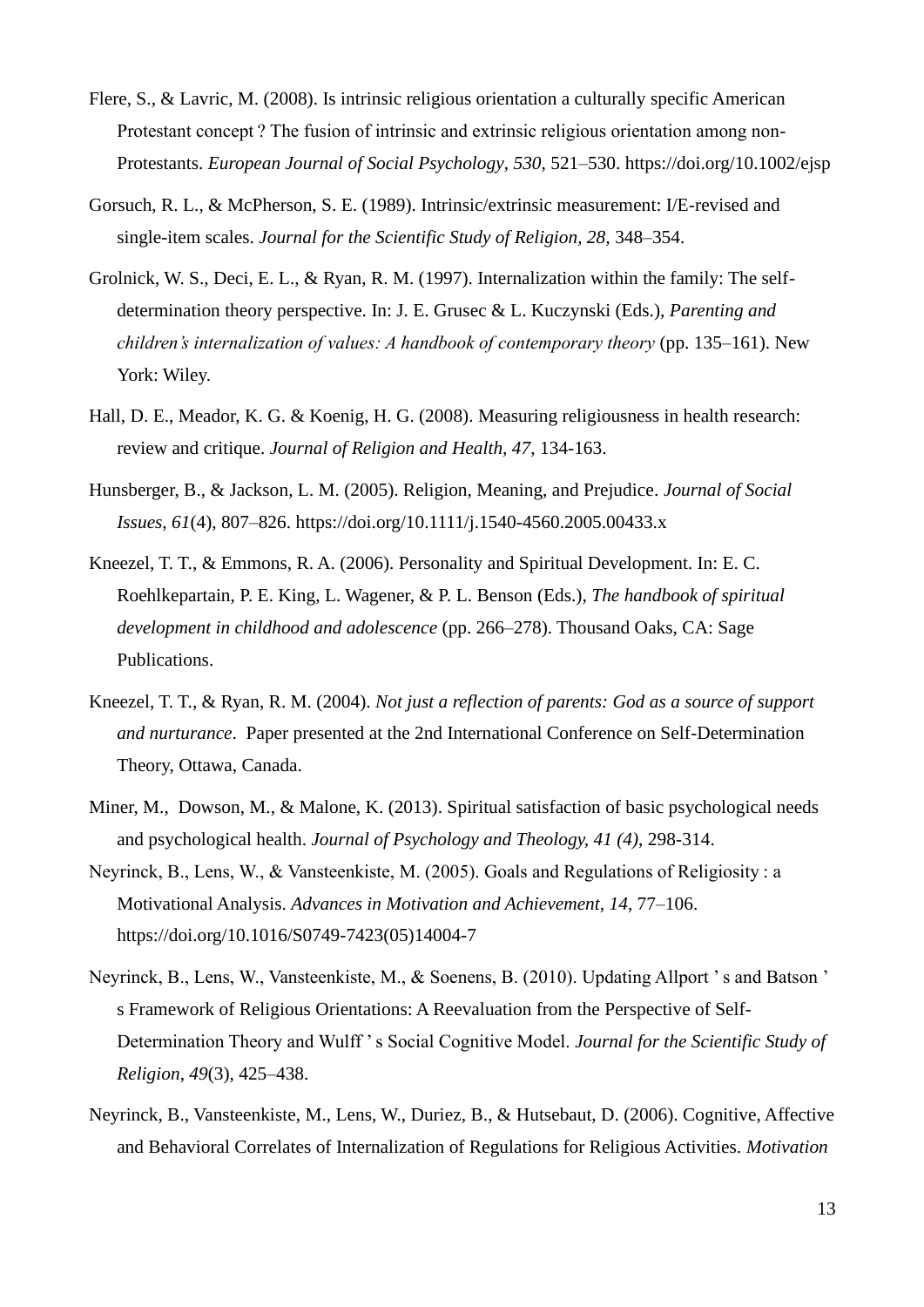*and Emotion*, *30*(4), 321–332. https://doi.org/10.1007/s11031-006-9048-3

- O'Connor, B. P., & Vallerand, R. J. (1990). Religious motivation in the elderly: A french-canadian replication and an extension. *Journal of Social Psychology, 130 (1)*, 53-59. https://doi.org/10.1080/00224545.1990.9922933
- Pargament, K. I. (2002). The Bitter and the Sweet : An Evaluation of the Costs and Benefits of Religiousness. *Psychological Inquiry*, *13*(3), 168–181. https://doi.org/http://www.jstor.org/stable/1449326
- Petrosino, S. (2014). *Cercare il vero*. Cinisello Balsamo: San Paolo.
- Ries J., (2014). *La coscienza religiosa*. Milano: Jaka Book (original title: *La croissance de la conscience religieuse et symbolique de l'homme durant la préhistoire et les premières grandes religions*).
- Roth, G., Assor, A., Niemiec, C., Ryan, R. M., & Deci, E. L. (2009). The emotional and academic consequences of parental conditional regard: comparing conditional positive regard, conditional negative regard, and autonomy support as parenting practices. *Developmental Psychology*, *45*, 1119–1142.
- Ryan, R. M., & Deci, E. L. (2000). Self-determination theory and the facilitation of intrinsic motivation, social development, and well-being. *The American Psychologist*, *55*(1), 68–78. https://doi.org/10.1037110003-066X.55.1.68
- Ryan, R. M., Rigby, S., & King, K. (1993). Two types of religious internalization and their relations to religious orientations and mental health. *Journal of Personality and Social Psychology*, *65*(3), 586–96.
- Schwartz, K. D. (2006). RESEARCH : Transformations in Parent and Friend Faith Support Predicting Transformations in Parent and Friend Faith Support Predicting Adolescents ' Religious Faith. *International Journal for the Psychology of Religion*, (912280237). https://doi.org/10.1207/s15327582ijpr1604
- Schwartz, K. D., Bukowski, W. B., & Aoki, W. T. (2006). Mentors, friends, and gurus: Peer and nonparent influences on spiritual development. In E. C. Roehl Kepartain, P. E. King, L.Wagner, &P. L. Benson (Eds.), *The handbook of spiritual development in childhood and adolescence*  (pp. 310–323). Thousand Oaks, CA: Sage Publication.
- Sheldon, K. M. (2006). RESEARCH: Catholic Guilt? Comparing Catholics' and Protestants' Religious Motivations. *International Journal for the Psychology of Religion*, *16*(3), 209–223.